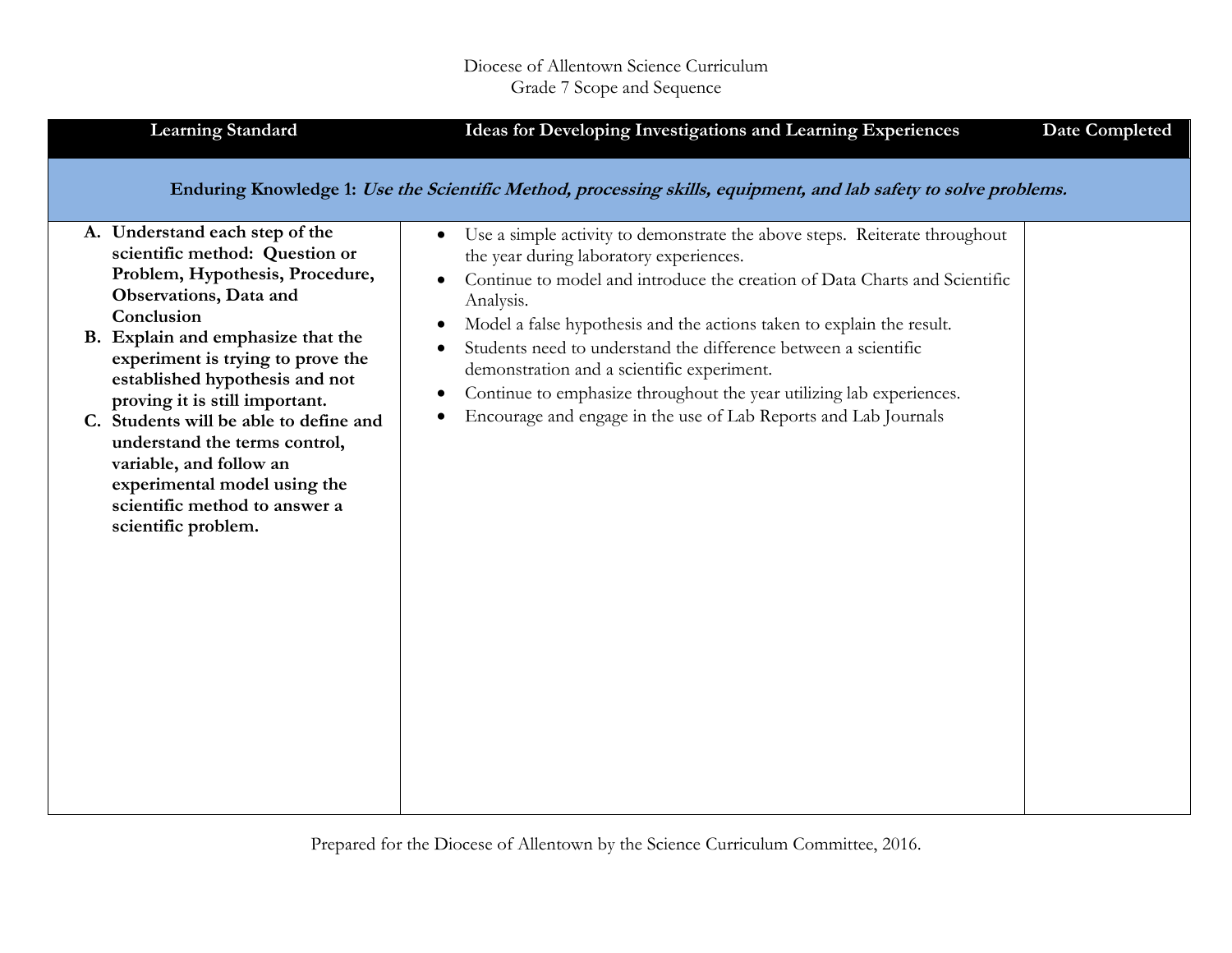## Diocese of Allentown Science Curriculum Grade 7 Scope and Sequence

| <b>Learning Standard</b>                                                                                                                                                                                                                                                                                                            | Ideas for Developing Investigations and Learning Experiences                                                                                                                                                                              | <b>Date Completed</b> |
|-------------------------------------------------------------------------------------------------------------------------------------------------------------------------------------------------------------------------------------------------------------------------------------------------------------------------------------|-------------------------------------------------------------------------------------------------------------------------------------------------------------------------------------------------------------------------------------------|-----------------------|
|                                                                                                                                                                                                                                                                                                                                     | Enduring Knowledge 2: Life can be defined and is carried out in a variety of ways to accomplish the same needs.                                                                                                                           |                       |
| A. Describe the hierarchical<br>organization of multi-cellular<br>organisms from the organism<br>to systems to organs to<br>tissues to cells.                                                                                                                                                                                       | Construct individual and team concept maps that address "What is Life?"<br>$\bullet$<br>Extract student preconceptions and prior knowledge to lead discussions.<br>Identify biotic and abiotic factors from images of various ecosystems. |                       |
| B. Understand that cells are the<br>basic working component of<br>all living things.                                                                                                                                                                                                                                                |                                                                                                                                                                                                                                           |                       |
| C. Safely and properly use a<br>compound light microscope.<br>D. Recognize parts and functions of<br>a basic animal cell including<br>nucleus, cytoplasm, cell<br>membrane, mitochondria,<br>endoplasmic reticula, Golgi<br>bodies, ribosomes, and<br>lysosomes.<br>E. Discuss the three statements<br>associated with cell theory. |                                                                                                                                                                                                                                           |                       |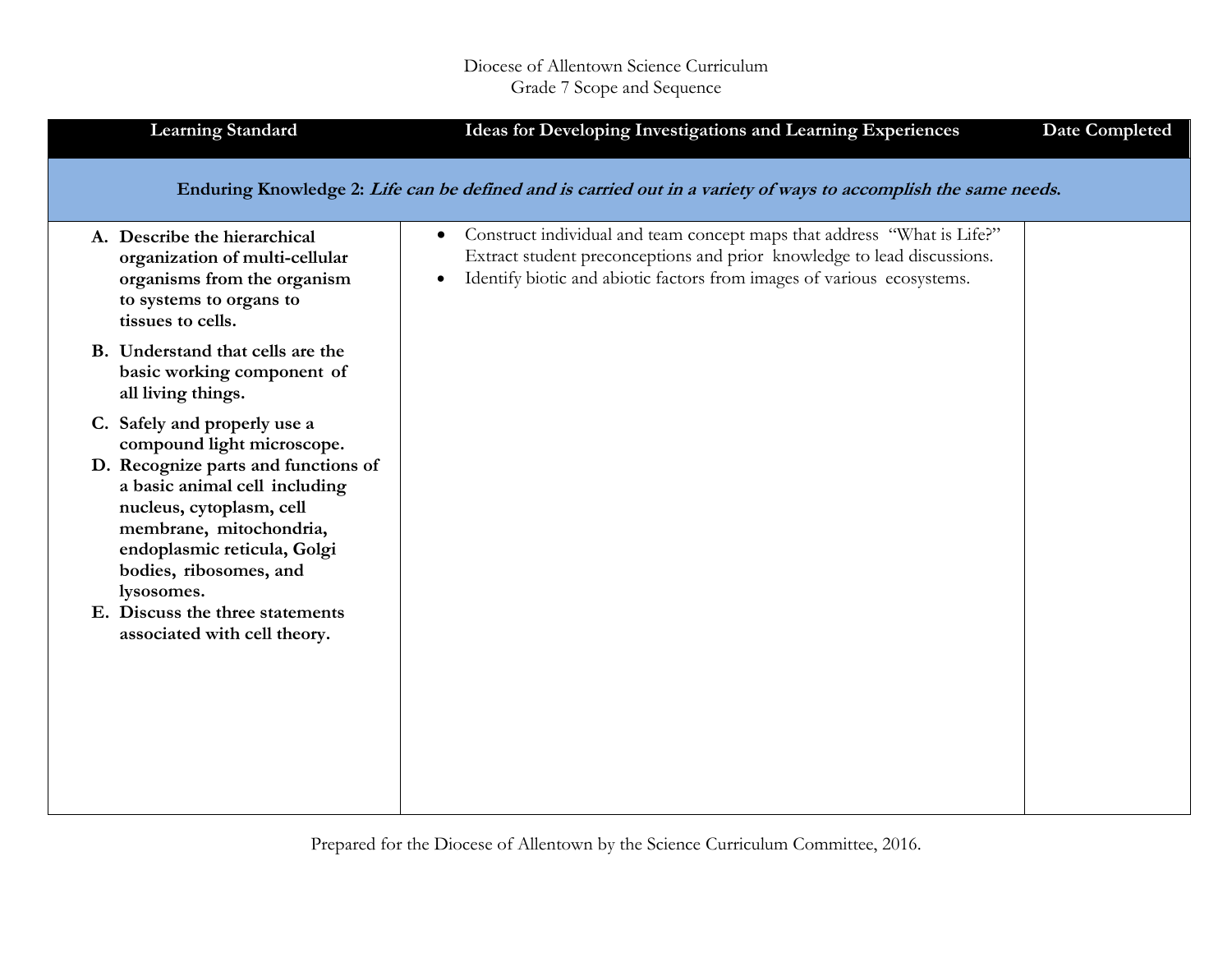| <b>Learning Standard</b>                                                                                                                                                                                                         | Ideas for Developing Investigations and Learning Experiences                                                                                                                                                                                                                                                                                                                                                                                                                           | <b>Date Completed</b> |
|----------------------------------------------------------------------------------------------------------------------------------------------------------------------------------------------------------------------------------|----------------------------------------------------------------------------------------------------------------------------------------------------------------------------------------------------------------------------------------------------------------------------------------------------------------------------------------------------------------------------------------------------------------------------------------------------------------------------------------|-----------------------|
|                                                                                                                                                                                                                                  | Enduring Knowledge 3: Systems require organization and are composed of components working together;<br>cells are the basic working components of life.                                                                                                                                                                                                                                                                                                                                 |                       |
| A. Understand a need for an<br>organization of living things.<br>Discuss history of binomial<br>nomenclature and Linneaus.<br>B. Introduce taxonomy and a<br>classification system: domains,<br>kingdoms, phyla, class, order,   | Use a supermarket or similar analogy for finding desired items more<br>efficiently and with similar characteristics.<br>Research the scientific name of a common pet or of local fauna or flora.<br>Use a mnemonic device or have students create their own to recall taxons.<br>Use multiple examples, including humans, to learn common taxons.<br>Use dichotomous keys to identify individual organisms.                                                                            |                       |
| family, genus, and species.<br>C. Describe the hierarchy of<br>multi-cellular organisms<br>from the organism to<br>systems to organs to tissues<br>to cells.<br>D. Understand that cells are the<br>basic working component      | Introduce the compound light microscope; parts and functions. Assess<br>$\bullet$<br>understanding of magnification and resolution.<br>Have students gain experience by observing small objects.<br>$\bullet$<br>Have students make cell models and explain how cell parts work together<br>to make cell products.<br>Have students research a specific human cell type; introduce formal way<br>$\bullet$<br>to cite research.<br>Demonstrate how to make a wet mount and use stains. |                       |
| of all living things.<br>E. Safely and properly use a                                                                                                                                                                            | Use human cheek cells to observe basic animal cell structure.                                                                                                                                                                                                                                                                                                                                                                                                                          |                       |
| compound light microscope.<br>F. Recognize parts and functions of<br>a basic animal cell including<br>nucleus, cytoplasm, cell<br>membrane, mitochondria,<br>endoplasmic reticula, Golgi<br>bodies, ribosomes, and<br>lysosomes. |                                                                                                                                                                                                                                                                                                                                                                                                                                                                                        |                       |
| G. Discuss the three statements<br>associated with cell theory.                                                                                                                                                                  |                                                                                                                                                                                                                                                                                                                                                                                                                                                                                        |                       |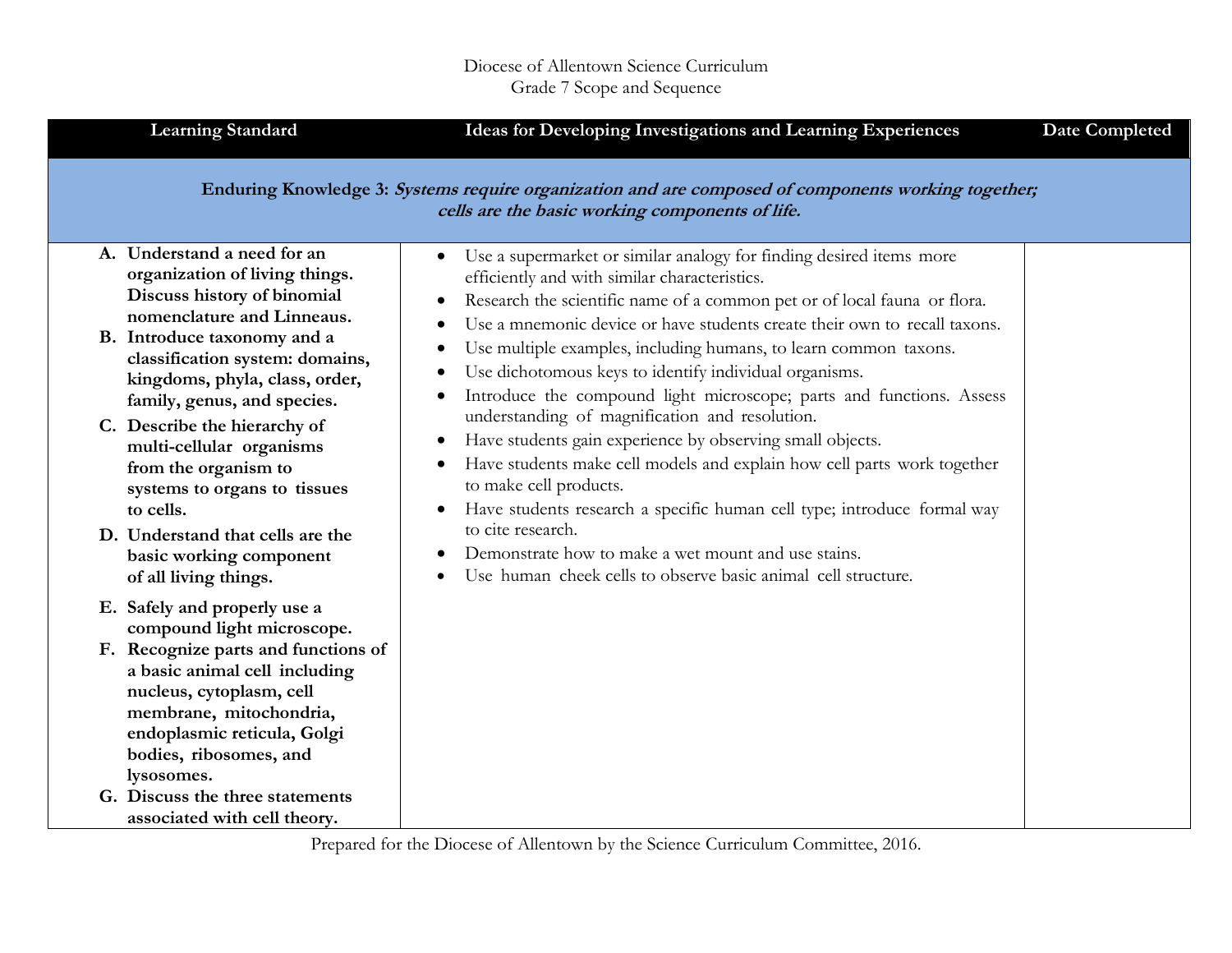| <b>Learning Standard</b>                                                                                                                                                                                                                                                 | <b>Ideas for Developing Investigations and Learning Experiences</b>                                                                                                                                                                                                                                                                                                                                                                                                                                                                                                                                                                                                                                                           | <b>Date Completed</b> |
|--------------------------------------------------------------------------------------------------------------------------------------------------------------------------------------------------------------------------------------------------------------------------|-------------------------------------------------------------------------------------------------------------------------------------------------------------------------------------------------------------------------------------------------------------------------------------------------------------------------------------------------------------------------------------------------------------------------------------------------------------------------------------------------------------------------------------------------------------------------------------------------------------------------------------------------------------------------------------------------------------------------------|-----------------------|
| A. Observe examples of cells from<br>every kingdom and recognize<br>the similarities and differences<br>among them.<br>B. Connect form with function;<br>parts exist for the jobs carried<br>out.<br>C. Connect the understanding of<br>life processes and the diversity | Enduring Knowledge 4: Similarities and differences exist between living things.<br>For plants: recognize cell walls, chloroplasts, vacuoles among others;<br>$\bullet$<br>characteristics such as being autotrophic via photosynthesis. Use Elodea or<br>stain onion cells.<br>For fungi: recognize mycelia, hyphae, multi-nucleated, heterotrophic<br>decomposers; importance of food web. Dissect a mushroom.<br>For protists: recognize a few basic types and activity; autotrophic and<br>heterotrophic examples such as paramecium, euglena, and amoeba.<br>For bacteria: introduce basic microbiology in the growth and death of<br>$\bullet$<br>bacteria. Use agar dishes to grow and antibiotics to inhibit bacteria. |                       |
| of life with human technology.                                                                                                                                                                                                                                           | For viruses: introduce the debate among scientists as to what constitutes life<br>$\bullet$<br>and an introduction to how viruses<br>Discuss specific examples of form; multiple types of human cells; disorders<br>that result such as sickle-cell anemia when form does not fit function.<br>Introduce technologies such as bioremediation, composting, bioleaching,<br>$\bullet$<br>etc. Have student teams research and present a poster of a process.                                                                                                                                                                                                                                                                    |                       |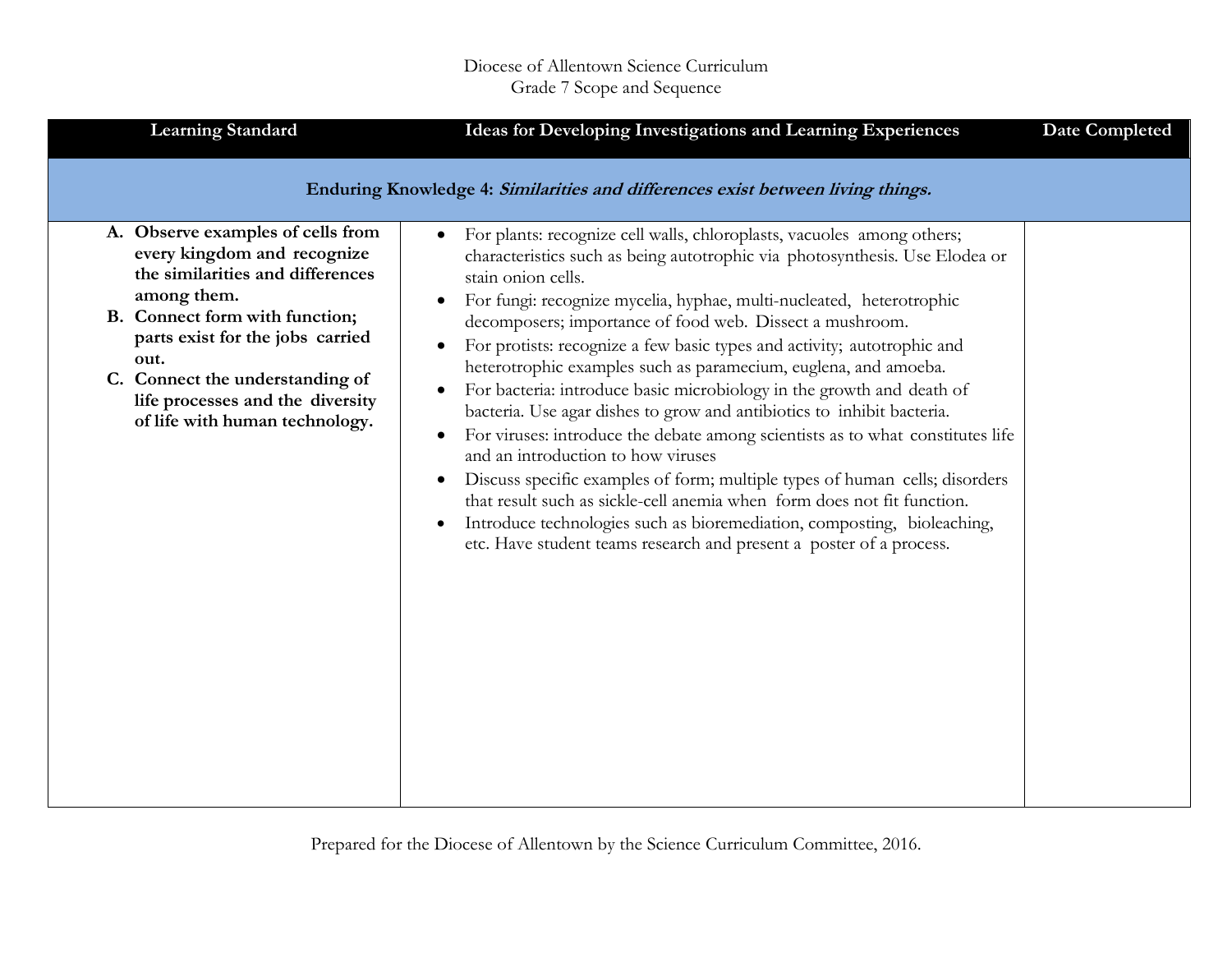| <b>Learning Standard</b>                                                                                                                                                                                                                                                                                                             | Ideas for Developing Investigations and Learning Experiences                                                                                                                                                                                                                                                                                                                                        | <b>Date Completed</b> |
|--------------------------------------------------------------------------------------------------------------------------------------------------------------------------------------------------------------------------------------------------------------------------------------------------------------------------------------|-----------------------------------------------------------------------------------------------------------------------------------------------------------------------------------------------------------------------------------------------------------------------------------------------------------------------------------------------------------------------------------------------------|-----------------------|
|                                                                                                                                                                                                                                                                                                                                      | Enduring Knowledge 5: Organisms inherit and acquire traits from parents.                                                                                                                                                                                                                                                                                                                            |                       |
| A. Recognize that every organism<br>has attributes or traits, both<br>inherited and acquired.<br>B. Understand that each organism<br>inherits a set of instructions that<br>specifies inherited traits which<br>are stored in chromosomes.<br>C. Heredity is the passage of these<br>instructions from one<br>generation to another. | Start with individual then group concept maps, "Who are you?", and extract<br>$\bullet$<br>themes for discussion: personality and inherited traits, inheritance from<br>parents, etc.<br>Compare chromosome number among various living things.<br>$\bullet$<br>Explore various human traits: eye color, tongue rolling, dimples, etc.<br>Compare modern human traits with prehistoric human types. |                       |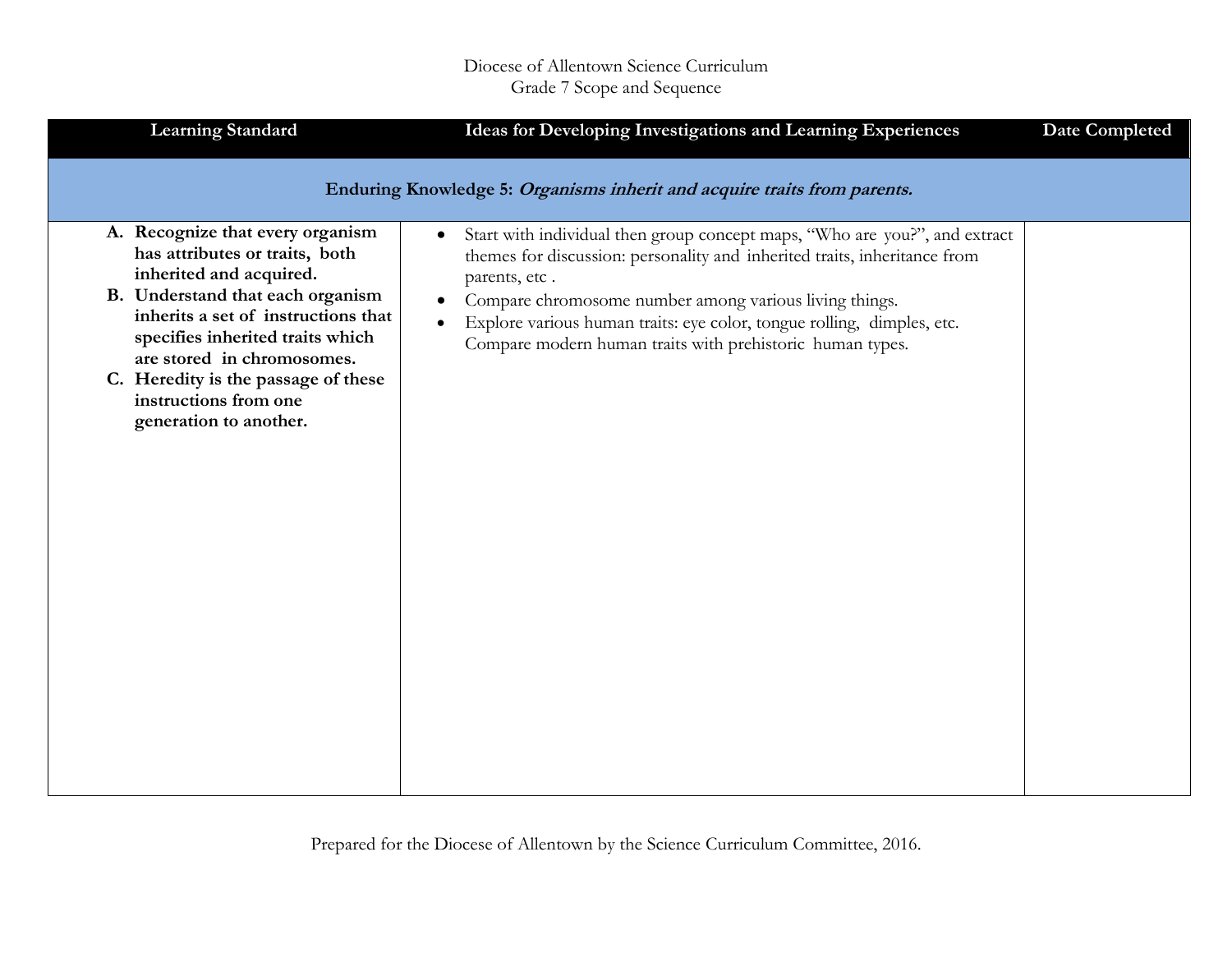| <b>Learning Standard</b>                                                                                                                                                                                  | Ideas for Developing Investigations and Learning Experiences                                                                                                                                                                                                                                                                                                                                                                                                                                                                                                                                                                                                                                                                                                                                                              | <b>Date Completed</b> |
|-----------------------------------------------------------------------------------------------------------------------------------------------------------------------------------------------------------|---------------------------------------------------------------------------------------------------------------------------------------------------------------------------------------------------------------------------------------------------------------------------------------------------------------------------------------------------------------------------------------------------------------------------------------------------------------------------------------------------------------------------------------------------------------------------------------------------------------------------------------------------------------------------------------------------------------------------------------------------------------------------------------------------------------------------|-----------------------|
|                                                                                                                                                                                                           | Enduring Knowledge 6: Inheritance can be understood and predicted.                                                                                                                                                                                                                                                                                                                                                                                                                                                                                                                                                                                                                                                                                                                                                        |                       |
| A. Predict patterns of inheritance<br>based on basic Mendelian<br>genetics using Punnett Squares.<br>B. Understand that a pedigree can<br>be used to understand family<br>history and trait transmission. | Introduce the history of inheritance, specifically Gregor Mendel's pivotal<br>$\bullet$<br>pea plant experiments and basic laws.<br>Distinguish between phenotype and genotype.<br>$\bullet$<br>Demonstrate dominance versus recessiveness of traits; the usage of Punnett<br>squares to make predictions. Reinforce probability and percentages as<br>mathematical ways to calculate and represent predictions.<br>Perform activities involving chance to understand theories (such as using<br>$\bullet$<br>Punnett Squares to predict inheritance) to actual results (using outcomes<br>from experiments).<br>Study and build pedigrees tracking a trait through multiple generations of a<br>family.<br>Ask students to be genetic counselors and make predictions about the<br>inheritance of a disease or disorder. |                       |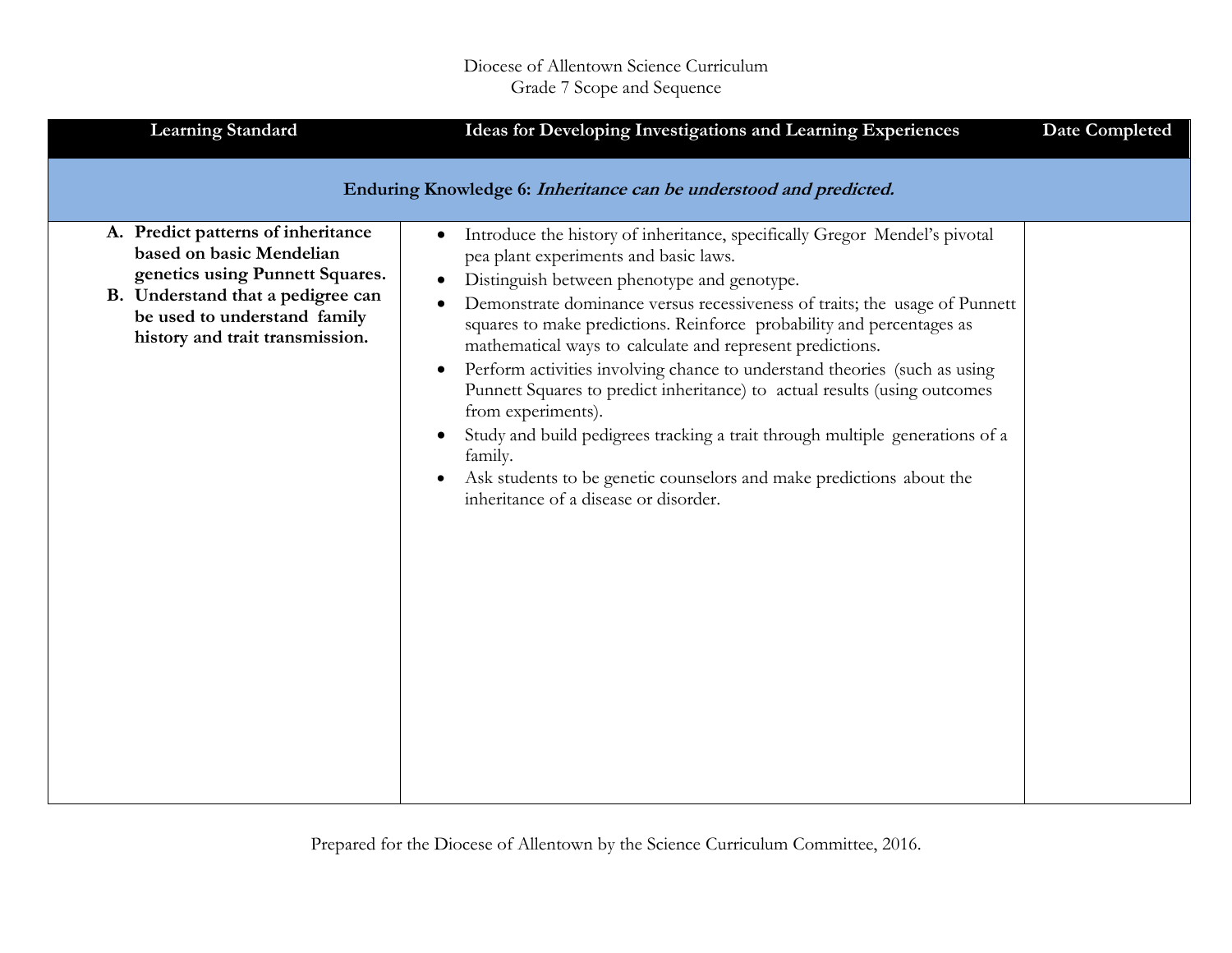| <b>Learning Standard</b>                                                                                                                                                                                                                                                                                                             | Ideas for Developing Investigations and Learning Experiences            | <b>Date Completed</b> |
|--------------------------------------------------------------------------------------------------------------------------------------------------------------------------------------------------------------------------------------------------------------------------------------------------------------------------------------|-------------------------------------------------------------------------|-----------------------|
|                                                                                                                                                                                                                                                                                                                                      | Enduring Knowledge 7: Genes encode for proteins and can be manipulated. |                       |
| A. Recognize that chromosomes<br>contain genes which are made<br>of DNA.<br>B. Understand that genes are<br>recipes written in DNA that<br>lead to the production of<br>proteins.<br>C. Understand the structure of<br>DNA, basic transcription and<br>structure of RNA, basic<br>translation and structure of<br>amino acid chains. |                                                                         |                       |
| D. Genetic engineering involves<br>manipulating DNA or genes to<br>select for desired traits.                                                                                                                                                                                                                                        |                                                                         |                       |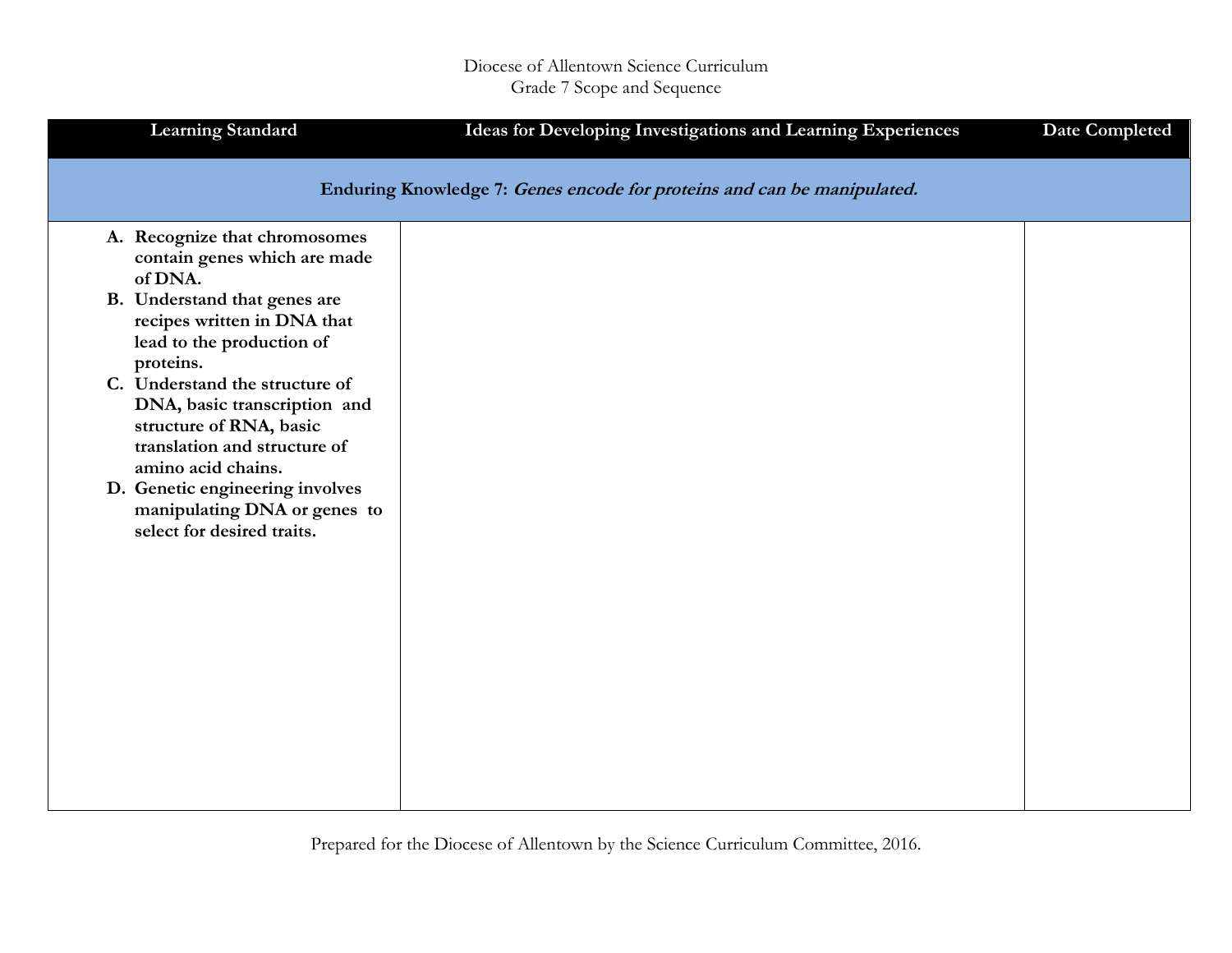| <b>Learning Standard</b>                                                                                                                                                                                                                                                                                                        | Ideas for Developing Investigations and Learning Experiences                                                                                                                                                                                                                                                                                                                                                                                                                                                                                                                                                    | <b>Date Completed</b> |
|---------------------------------------------------------------------------------------------------------------------------------------------------------------------------------------------------------------------------------------------------------------------------------------------------------------------------------|-----------------------------------------------------------------------------------------------------------------------------------------------------------------------------------------------------------------------------------------------------------------------------------------------------------------------------------------------------------------------------------------------------------------------------------------------------------------------------------------------------------------------------------------------------------------------------------------------------------------|-----------------------|
|                                                                                                                                                                                                                                                                                                                                 | Enduring Knowledge 8: Diversity arises from mutation.                                                                                                                                                                                                                                                                                                                                                                                                                                                                                                                                                           |                       |
| A. Recognize that changes in<br>DNA, known as mutations, may<br>change traits.<br>B. Understand that mutations may<br>be good, harmless, or bad.<br>Discussions of good; adaptation<br>and bad; disorder or disease.<br>C. Recognize mutations have led to<br>evolution and continue to occur<br>based on environmental agents. | Use comparisons of the English language; changing the order, deleting or<br>$\bullet$<br>adding letters in a sentence. Observe mutations.<br>Use multiple examples of specific genes leading to specific proteins which<br>$\bullet$<br>lead to specific traits; Example: Tyr gene on chromosome 11 leads to the<br>making of the melanin protein which leads to skin pigmentation.<br>Discuss advantages of the sickle-cell trait, classic adaptation and origin of<br>species. Have students individually or in groups work on presenting a<br>genetic disorder in a brochure, poster, or media presentation. |                       |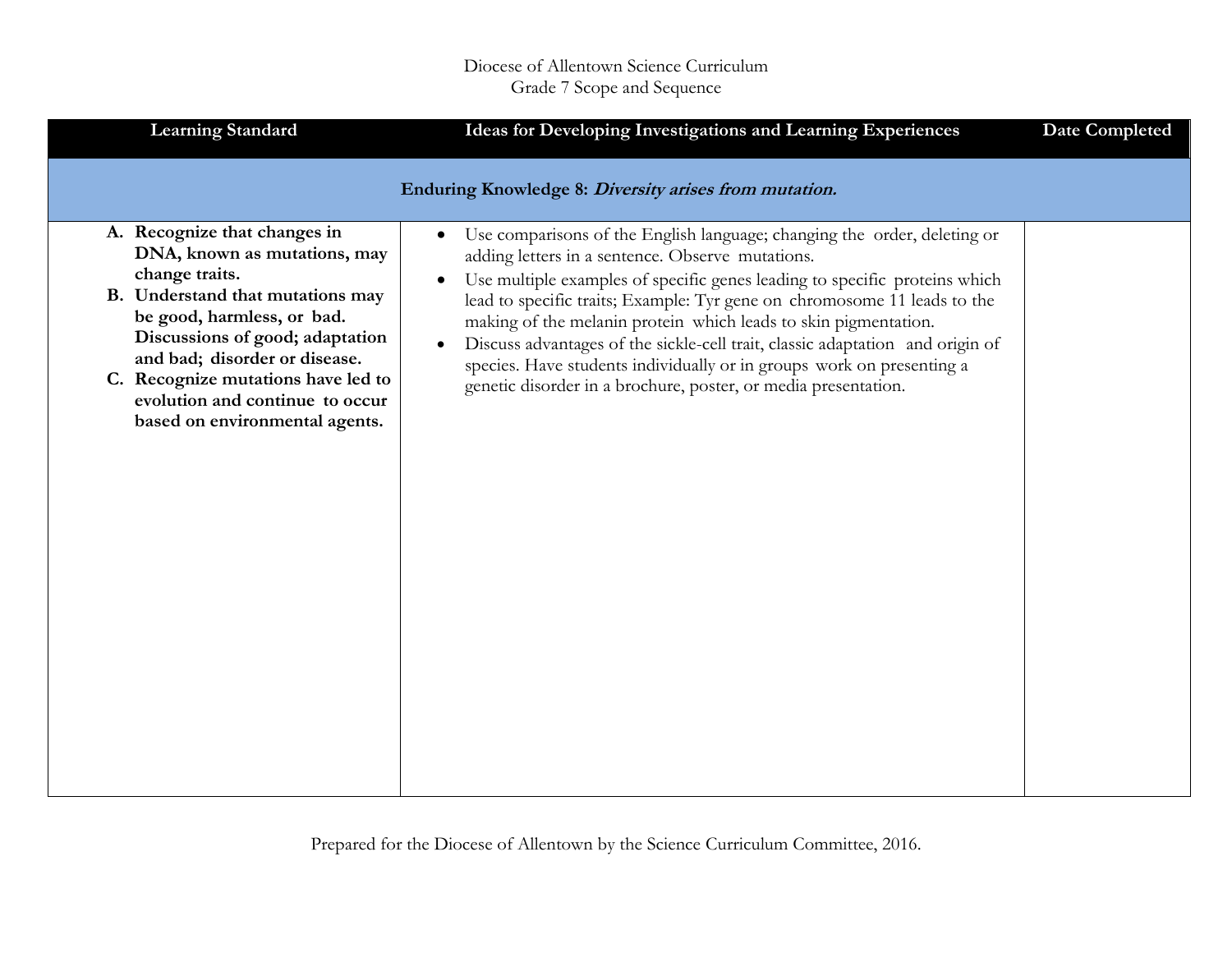| <b>Learning Standard</b>                                                                                                                                                                                                                                                                                                                                                                                                                                                                                                                                                                                                                                                                                                                                 | <b>Ideas for Developing Investigations and Learning Experiences</b>                                                                                                                                                                                                                                                                                                                                                                                                                                                                                                                                                                                                                                                                                                                                                                                                                                                                                                                                                                                                                                                                                                                                              | <b>Date Completed</b> |
|----------------------------------------------------------------------------------------------------------------------------------------------------------------------------------------------------------------------------------------------------------------------------------------------------------------------------------------------------------------------------------------------------------------------------------------------------------------------------------------------------------------------------------------------------------------------------------------------------------------------------------------------------------------------------------------------------------------------------------------------------------|------------------------------------------------------------------------------------------------------------------------------------------------------------------------------------------------------------------------------------------------------------------------------------------------------------------------------------------------------------------------------------------------------------------------------------------------------------------------------------------------------------------------------------------------------------------------------------------------------------------------------------------------------------------------------------------------------------------------------------------------------------------------------------------------------------------------------------------------------------------------------------------------------------------------------------------------------------------------------------------------------------------------------------------------------------------------------------------------------------------------------------------------------------------------------------------------------------------|-----------------------|
| A. Compare asexual reproduction<br>and sexual reproduction and<br>the advantages and<br>disadvantages associated with<br>both.<br>B. Understand that for organisms<br>to reproduce, cells must<br>reproduce. Recognize cell<br>processes associated with<br>mitosis. Recognize that cells<br>differentiate.<br>C. Recognize that for sexual<br>reproduction, gametes must be<br>produced through meiosis.<br>There are both internal and<br>external types of fertilization and<br>development.<br>D. Identify the anatomy and<br>physiology of human<br>reproductive systems found in<br>males and females.<br>E. Know stages from human<br>conception to fetal<br>development.<br>F. Know stages of human<br>pregnancy: labor, delivery, and<br>birth. | Enduring Knowledge 9: Life arises from life; organisms carry out reproduction through conception, pregnancy, and development.<br>Discuss and observe binary fission, budding, regeneration, and<br>$\bullet$<br>parthenogenesis. Weigh pros and cons of single parent versus two parent<br>reproduction.<br>Use pop-beads, models, or homemade flipbooks to deconstruct stages of<br>$\bullet$<br>mitosis. Provide examples of mitosis in the human body. Discuss cell cycle,<br>cell death, and cancer<br>Use pop-beads, models, or homemade flipbooks to deconstruct stages of<br>meiosis. *Can discuss crossing-over, non-disjunction, and genetic disorders.<br>Use examples of other species to understand internal and external<br>fertilization and development.<br>Use a Punnett square to show sex determination by chromosomes.<br>Use multiple diagrams to provide understanding of basic male parts and<br>pathways of gametes as well as basic female parts and pathways of gametes.<br>Include graphs and diagrams to understand the menstrual cycle and<br>hormone changes that accompany it.<br>Use of media recommended.<br>Discuss technologies for genetic screening and prenatal monitoring. |                       |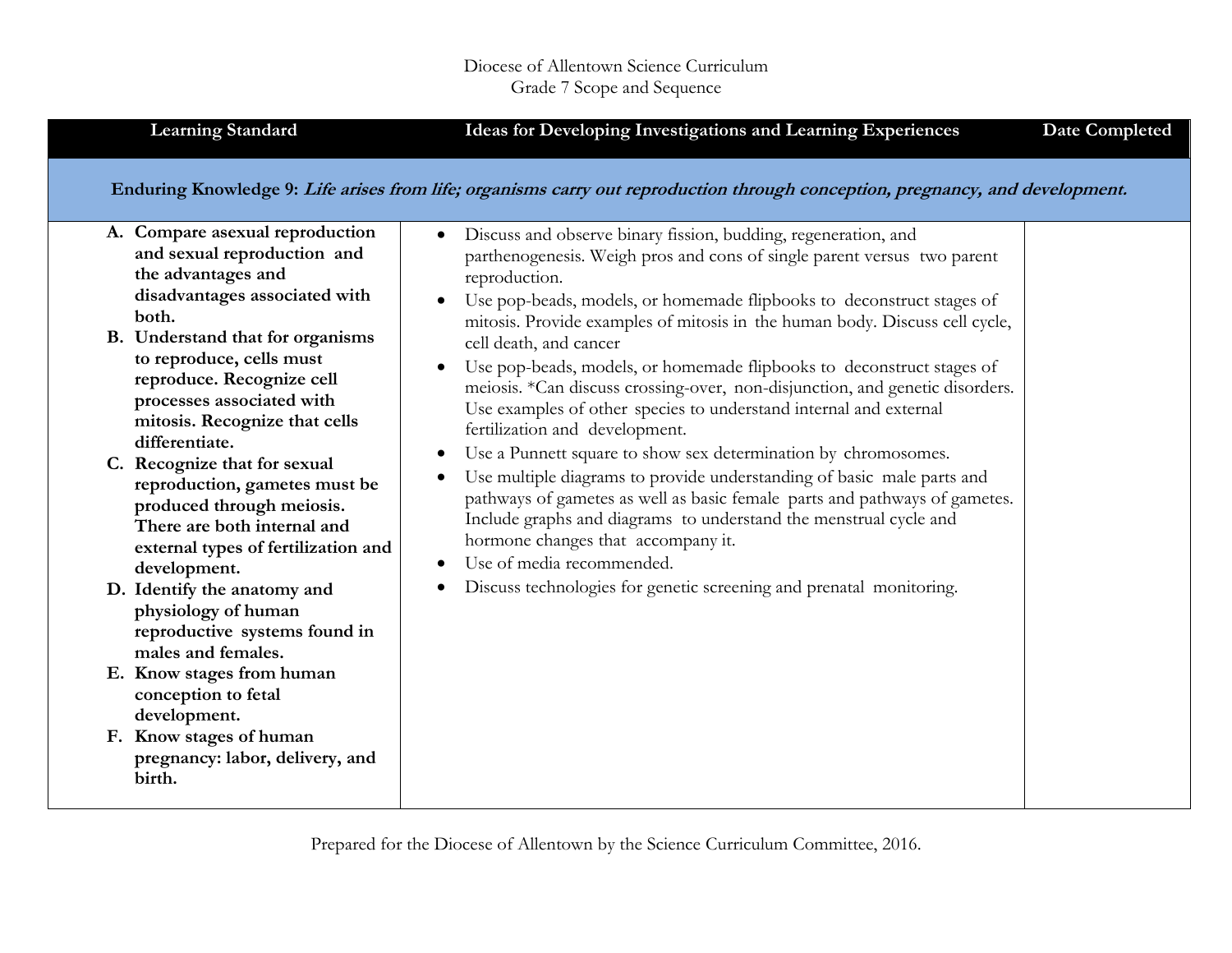| <b>Learning Standard</b>                                                                                                                                                                                       | Ideas for Developing Investigations and Learning Experiences                                                                                                                                                                                                                                                                                                                                                                                                                                                                                                                            | <b>Date Completed</b> |
|----------------------------------------------------------------------------------------------------------------------------------------------------------------------------------------------------------------|-----------------------------------------------------------------------------------------------------------------------------------------------------------------------------------------------------------------------------------------------------------------------------------------------------------------------------------------------------------------------------------------------------------------------------------------------------------------------------------------------------------------------------------------------------------------------------------------|-----------------------|
|                                                                                                                                                                                                                | Enduring Knowledge 10: Organisms carry out transport.                                                                                                                                                                                                                                                                                                                                                                                                                                                                                                                                   |                       |
| A. Understand that transport is a<br>life function; cells carry out<br>different types of transport.<br>B. Recognize structures and<br>passageways as well as<br>functions of the human<br>circulatory system. | Offer laboratory activities and everyday examples of diffusion and<br>$\bullet$<br>facilitated diffusion as passive transport and introduce pumps (and/or<br>contractile vacuoles) for active transport.<br>Offer laboratory activities involving exchange across membranes, such as<br>$\bullet$<br>the semi-permeable membrane of cells. Use indicators to show transport.<br>Compare circulatory systems and pumps between different organisms.<br>Perform laboratory activities involving breathing capacity, gas exchange,<br>٠<br>surface area, surface tension, and surfactants. |                       |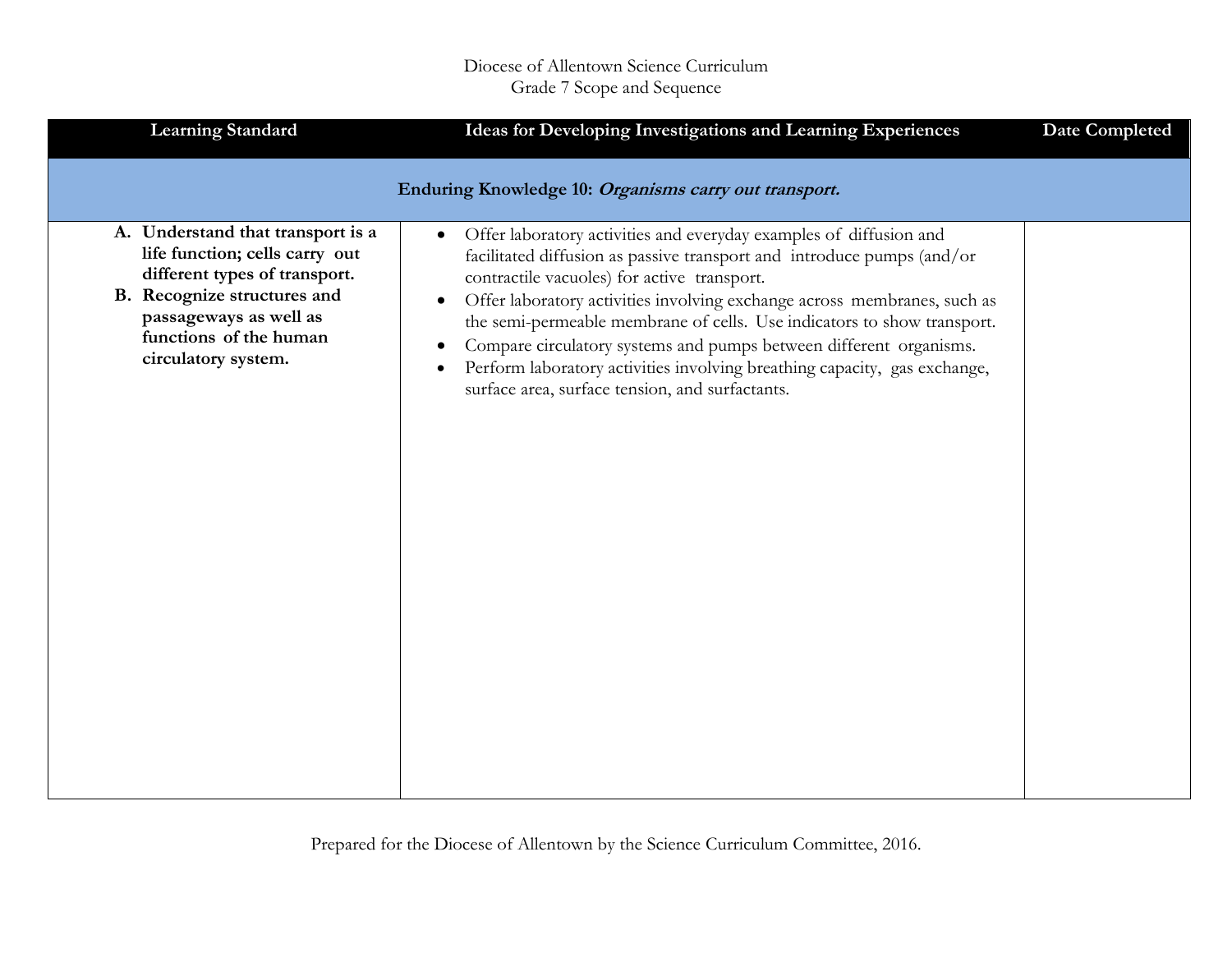| <b>Learning Standard</b>                                                                                                                                                                                | Ideas for Developing Investigations and Learning Experiences                                                                                                                                                                                                                                                                                                                                                                                                                     | <b>Date Completed</b> |
|---------------------------------------------------------------------------------------------------------------------------------------------------------------------------------------------------------|----------------------------------------------------------------------------------------------------------------------------------------------------------------------------------------------------------------------------------------------------------------------------------------------------------------------------------------------------------------------------------------------------------------------------------------------------------------------------------|-----------------------|
|                                                                                                                                                                                                         | Enduring Knowledge 11: Organisms carry out respiration.                                                                                                                                                                                                                                                                                                                                                                                                                          |                       |
| A. Understand that respiration is a<br>life function; cells carry out gas<br>exchange.<br><b>B.</b> Recognize structures and<br>passageways as well as<br>functions of the human<br>respiratory system. | Offer laboratory activities related to oxygen and carbon dioxide and their<br>$\bullet$<br>exchange across membranes, such as semi-permeable membrane of cells.<br>Compare respiratory systems of different organisms. Examine the balanced<br>$\bullet$<br>equation between photosynthesis and cellular respiration. *Discuss<br>fermentation.<br>Perform laboratory activities that involve breathing capacity, surface area,<br>$\bullet$<br>surface tension, or surfactants. |                       |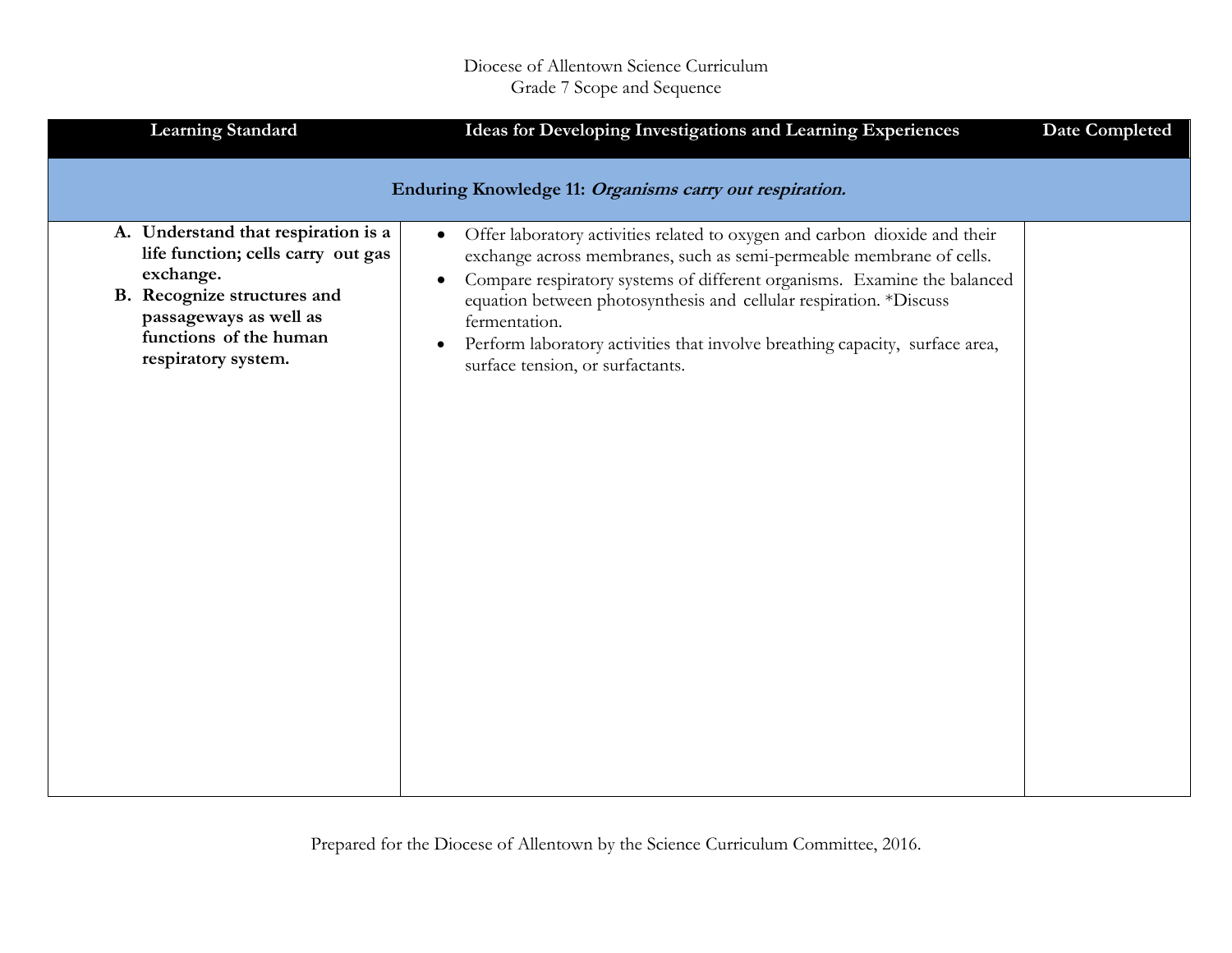| <b>Learning Standard</b>                                                                                                                                                                                                                                                                                                              | Ideas for Developing Investigations and Learning Experiences                                                                                                                                                                                                                                                                                                                                                                                                                                                                                                                                                                                                     | <b>Date Completed</b> |
|---------------------------------------------------------------------------------------------------------------------------------------------------------------------------------------------------------------------------------------------------------------------------------------------------------------------------------------|------------------------------------------------------------------------------------------------------------------------------------------------------------------------------------------------------------------------------------------------------------------------------------------------------------------------------------------------------------------------------------------------------------------------------------------------------------------------------------------------------------------------------------------------------------------------------------------------------------------------------------------------------------------|-----------------------|
| A. Understand that regulation is a life<br>function; cells carry out responses<br>to stimuli. Humans have several<br>sensory organs and several types<br>of receptors.<br>B. Recognize how impulses are<br>carried through neurons and<br>nerves. Discuss differences<br>between the human central and<br>peripheral nervous systems. | Enduring Knowledge 12: Organisms carry out regulation.<br>Explore various examples of stimulus and response.<br>Make models of neurons; compare types of neurons.<br>Learn parts and functions of a particular sensory organ.<br>Introduce the nervous system components; central and peripheral, and<br>٠<br>coordination between two in response to different types of stimuli.<br>Differentiate between electrical and chemical impulses as well as reflexes<br>$\bullet$<br>and more thoughtful responses.<br>Explore neurons and 3-D brain models using multimedia to examine<br>representative abilities of the human brain; know the lobes and associated |                       |
| C. Recognize that the endocrine<br>system is a form of<br>communication throughout the<br>body that utilizes hormones,<br>receptors, and glands without<br>ducts.                                                                                                                                                                     | functions.<br>Dissect a sheep brain.<br>Introduce feedback loops through examples of glands, hormones, and<br>effects.<br>Provide examples of hormones and the results of their messages (growth<br>hormone, melatonin, glucagon/insulin, calcitonin/parathormone,<br>FSH/LH, TSH/thyroxine), ACTH, ADH, among others.<br>Have students research and prepare presentations about disorders<br>associated with hormone imbalances.                                                                                                                                                                                                                                |                       |
|                                                                                                                                                                                                                                                                                                                                       |                                                                                                                                                                                                                                                                                                                                                                                                                                                                                                                                                                                                                                                                  |                       |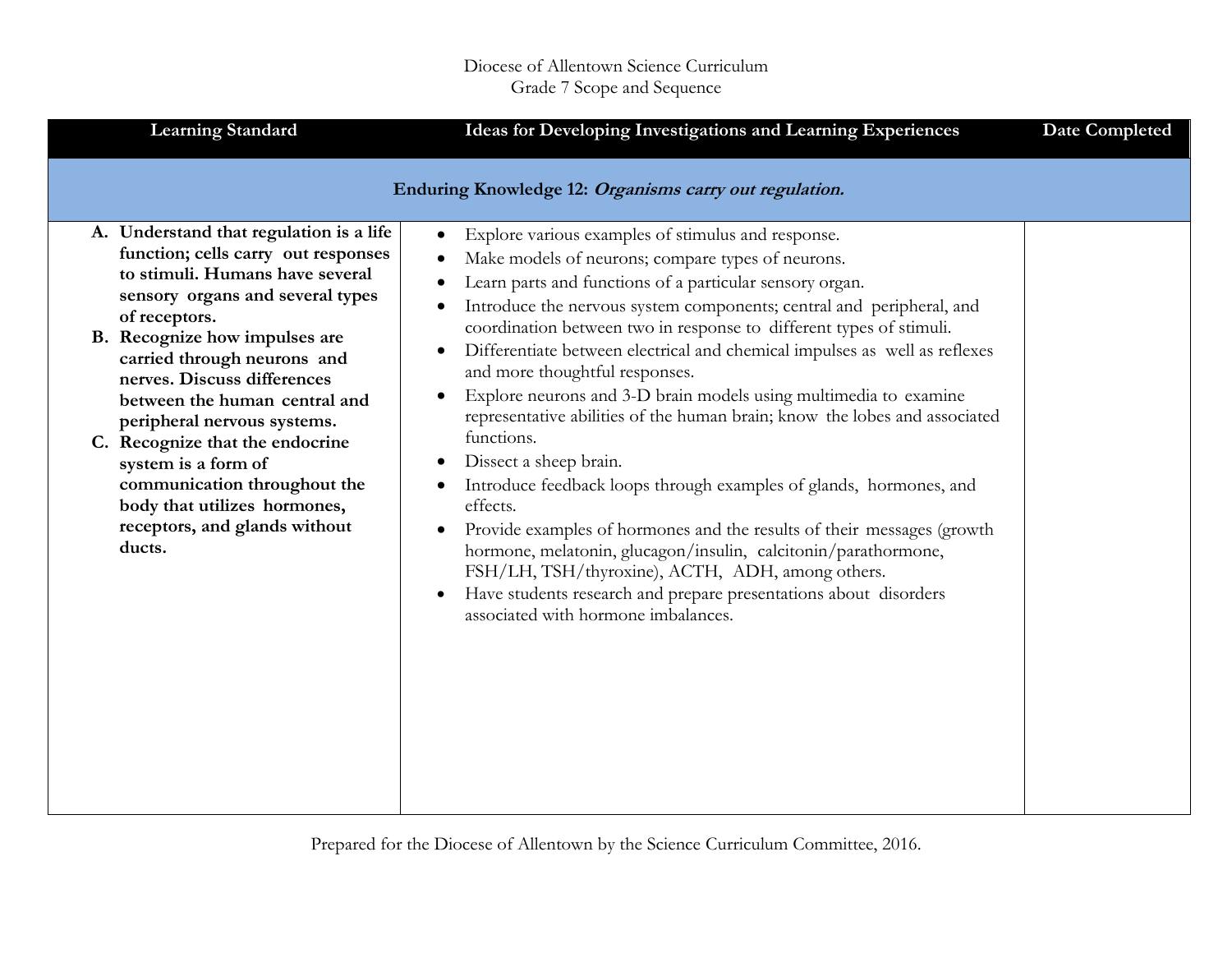| <b>Learning Standard</b>                                                                                                                                                                                                                     | Ideas for Developing Investigations and Learning Experiences                                  | <b>Date Completed</b> |
|----------------------------------------------------------------------------------------------------------------------------------------------------------------------------------------------------------------------------------------------|-----------------------------------------------------------------------------------------------|-----------------------|
|                                                                                                                                                                                                                                              | Enduring Knowledge 13: Movement of humans occurs through the use of muscles and the skeleton. |                       |
| A. Review cartilage and bone<br>composition of the human body.<br>B. Introduce muscle: composition,<br>types, and general purposes.<br>C. Understand the physics of how<br>joints work and the differences<br>between ligaments and tendons. |                                                                                               |                       |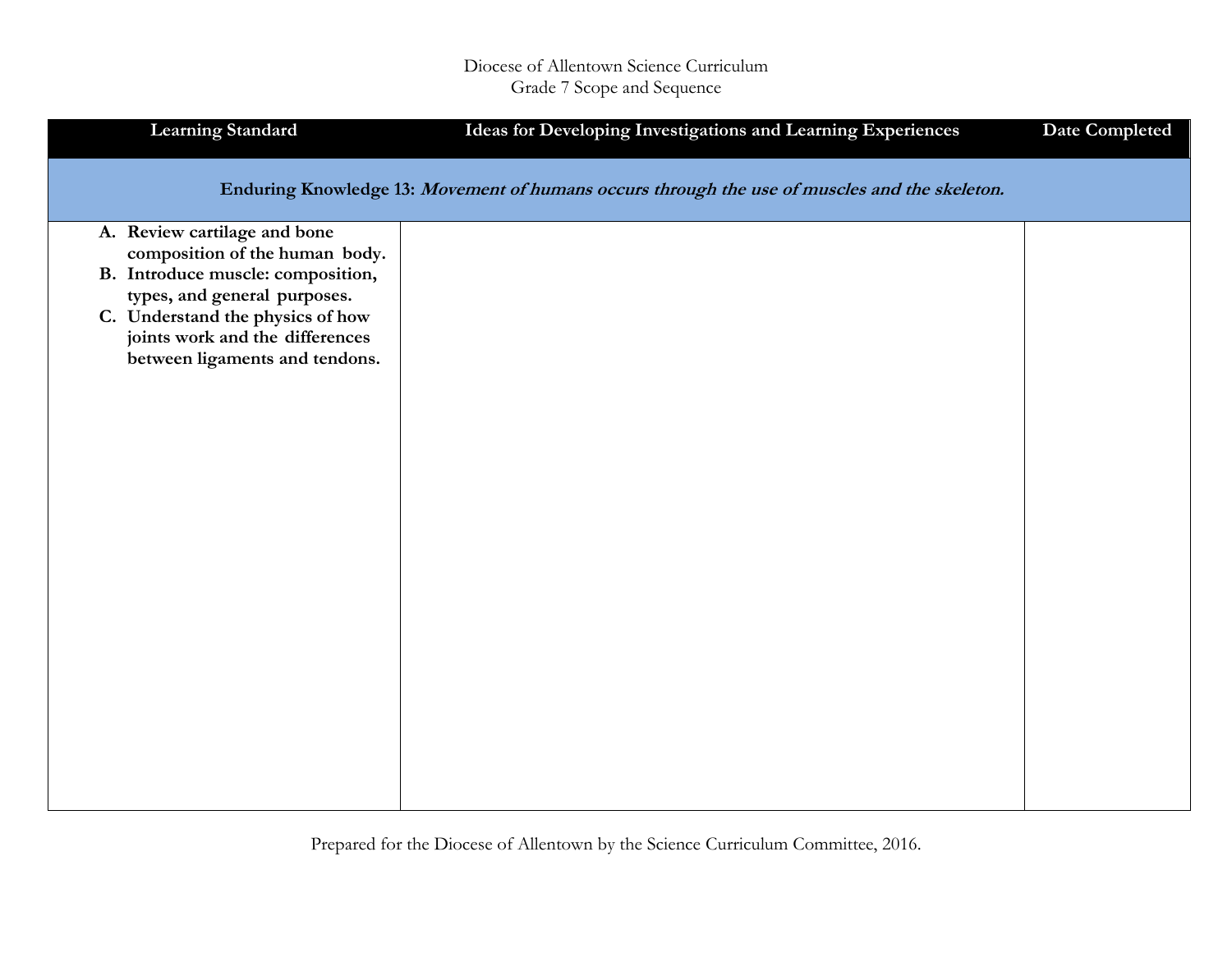| <b>Learning Standard</b>                                                                                                                                                                                                                                                                                                                                                    | Ideas for Developing Investigations and Learning Experiences                                                                                                                                                                                                                                                                                                                                                                                                                                                                                                                                                                                                                                                                                | <b>Date Completed</b> |
|-----------------------------------------------------------------------------------------------------------------------------------------------------------------------------------------------------------------------------------------------------------------------------------------------------------------------------------------------------------------------------|---------------------------------------------------------------------------------------------------------------------------------------------------------------------------------------------------------------------------------------------------------------------------------------------------------------------------------------------------------------------------------------------------------------------------------------------------------------------------------------------------------------------------------------------------------------------------------------------------------------------------------------------------------------------------------------------------------------------------------------------|-----------------------|
| A. Understand that enzymes are<br>crucial to living things and<br>digestion is another place we can<br>explore them.<br>B. Identify the difference between<br>mechanical and chemical<br>digestion.<br>C. Recognize structures, the<br>passageway, as well as functions<br>of the human digestive system.<br>D. Identify the various ways the<br>human body excretes waste. | Enduring Knowledge 14: Organisms carry out digestion and excretion.<br>Reinforce that enzymes can be digestive or synthesizing.<br>$\bullet$<br>Explore lock-n-key mechanisms of enzymes, substrates and products.<br>Carry out enzyme activities in the laboratory setting.<br>Compare mechanical and chemical digestion in the laboratory setting by<br>performing the classic cracker or modern potato chip chewing activity.<br>Follow the journey of a meal as it enters and is processed by the digestive<br>tract of the human.<br>Compare skin, lungs, and kidneys; the functions carried out by each.<br>Explore sweating, excretion of carbon dioxide, and the diffusion in the<br>$\bullet$<br>kidney in the laboratory setting. |                       |
|                                                                                                                                                                                                                                                                                                                                                                             |                                                                                                                                                                                                                                                                                                                                                                                                                                                                                                                                                                                                                                                                                                                                             |                       |